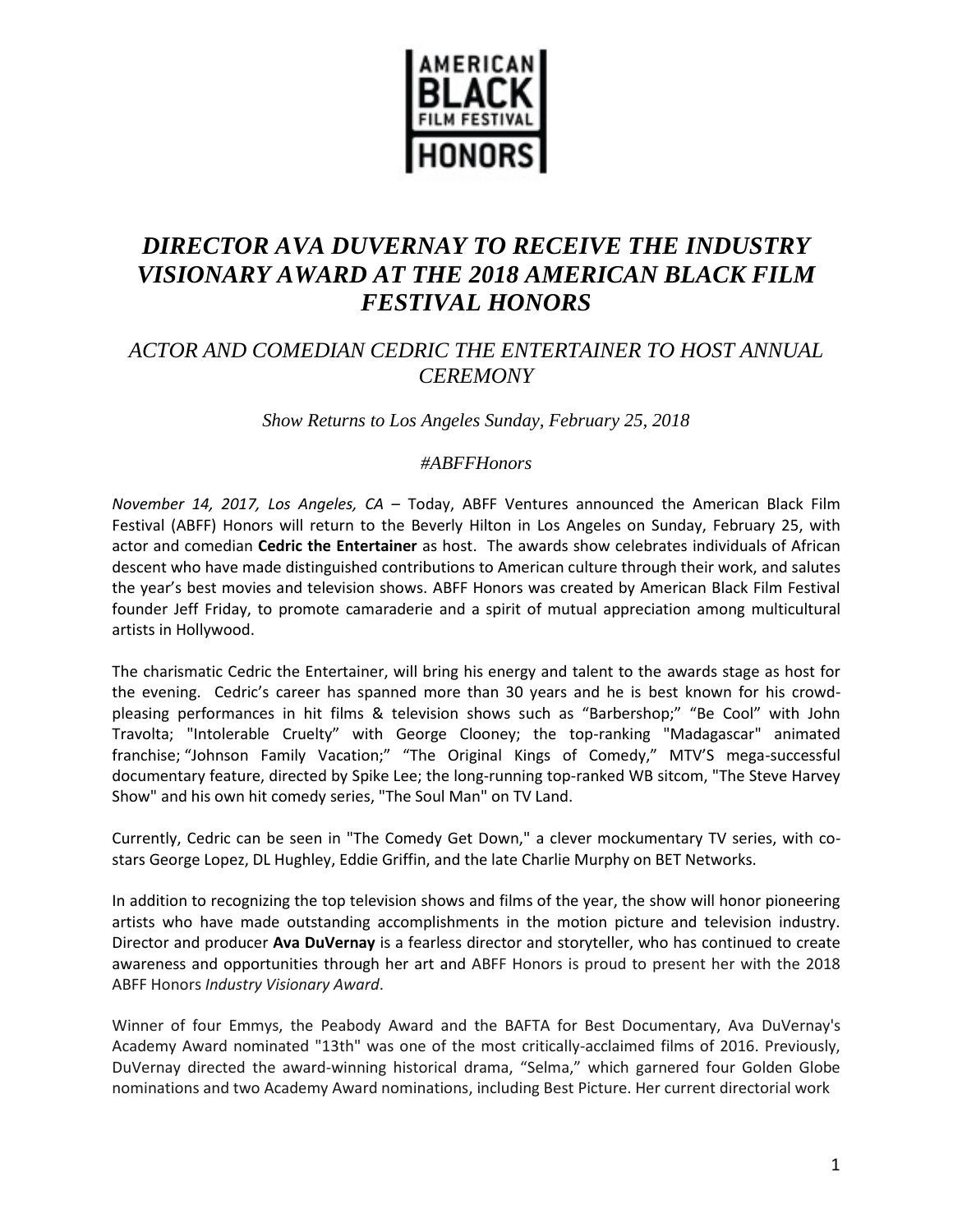includes the ratings sensation "Queen Sugar" and the upcoming Disney fantasy epic, "A Wrinkle in Time."

In 2017, she was named one of Fortune Magazine's 50 Greatest World Leaders. A graduate of UCLA, DuVernay is the founder of ARRAY, a grassroots distribution and advocacy collective dedicated to the amplification of films by people of color and women, which was named one of Fast Company's Most Innovative Companies.

Ava DuVernay will join an illustrious list of past ABFF Honors celebrants, including actors **Denzel Washington**, **Regina King**, **Don Cheadle, Diahann Carroll**, **Queen Latifah**, **Issa Rae**, **Terrence Howard** and filmmakers and producers **Ryan Coogler**, **F. Gary Gray** and **Will Packer**.

"I am thrilled to honor Ava DuVernay. She is the embodiment of the importance of inclusion in Hollywood and deserves recognition as a creative force, as well as a forward-thinking leader in our industry. I'm equally excited to have the incomparable Cedric the Entertainer at the helm of what will be an enlightening and entertaining show," says Jeff Friday, ABFF Ventures CEO.

The many high-profile presenters and guests have included **Viola Davis**, **Kerry Washington**, **Robert Downey Jr**., **Jamie Foxx**, **Ice Cube**, **Cecily Tyson**, **Lee Daniels**, **Anthony Anderson**, **Regina Hall**, **Taye Diggs**, **Octavia Spencer**, **KeKe Palmer**, **Nia Long**, **Morris Chestnut**, **Omari Hardwick** and **Pharrell Williams**, among others.

The event is an elegant and spirited awards dinner, with a presentation of competitive awards and special honors in the following categories: **Movie of the Year Award, Television Show of the Year Award (Drama & Comedy), Hollywood Legacy Award, Excellence in the Arts Award, Entertainment Icon Award, Industry Visionary Award, Distinguished ABFF Alumni Award** and the **Rising Star Award.**

In just two years, ABFF Honors has become one of the most talked about Hollywood events, attracting top-tier talent and press coverage in mainstream and African American media outlets including*, LA Times, Essence, Variety, Deadline, Extra,* and *The Associated Press.* The show had its broadcast premiere on BET Networks.

The event is executive produced by ABFF Ventures founder Jeff Friday and Suzanne de Passe for de Passe Entertainment.

For more information about the 2018 ABFF Honors, log on to www.ABFFHonors.com. Also, follow us on our social media platforms:

| Twitter:   | @ABFFHonors                  |
|------------|------------------------------|
| Instagram: | @AmericanBlackFilmFestival   |
| Facebook:  | American Black Film Festival |
| YouTube:   | American Black Film Festival |
| Hashtag:   | #ABFFHonors                  |

#### **ABOUT ABFF**

The American Black Film Festival (ABFF) is an annual event dedicated to showcasing quality film and television content by and about people of African descent. The festival is committed to the belief that Black artists and content creators deserve the same opportunities as their mainstream counterparts. ABFF founder Jeff Friday conceived the festival in 1997 as a vehicle to promote diversity in the motion picture industry, and strengthen the Black filmmaking community through resource sharing, education, artistic collaboration and career development. For more than two decades, the ABFF has been the